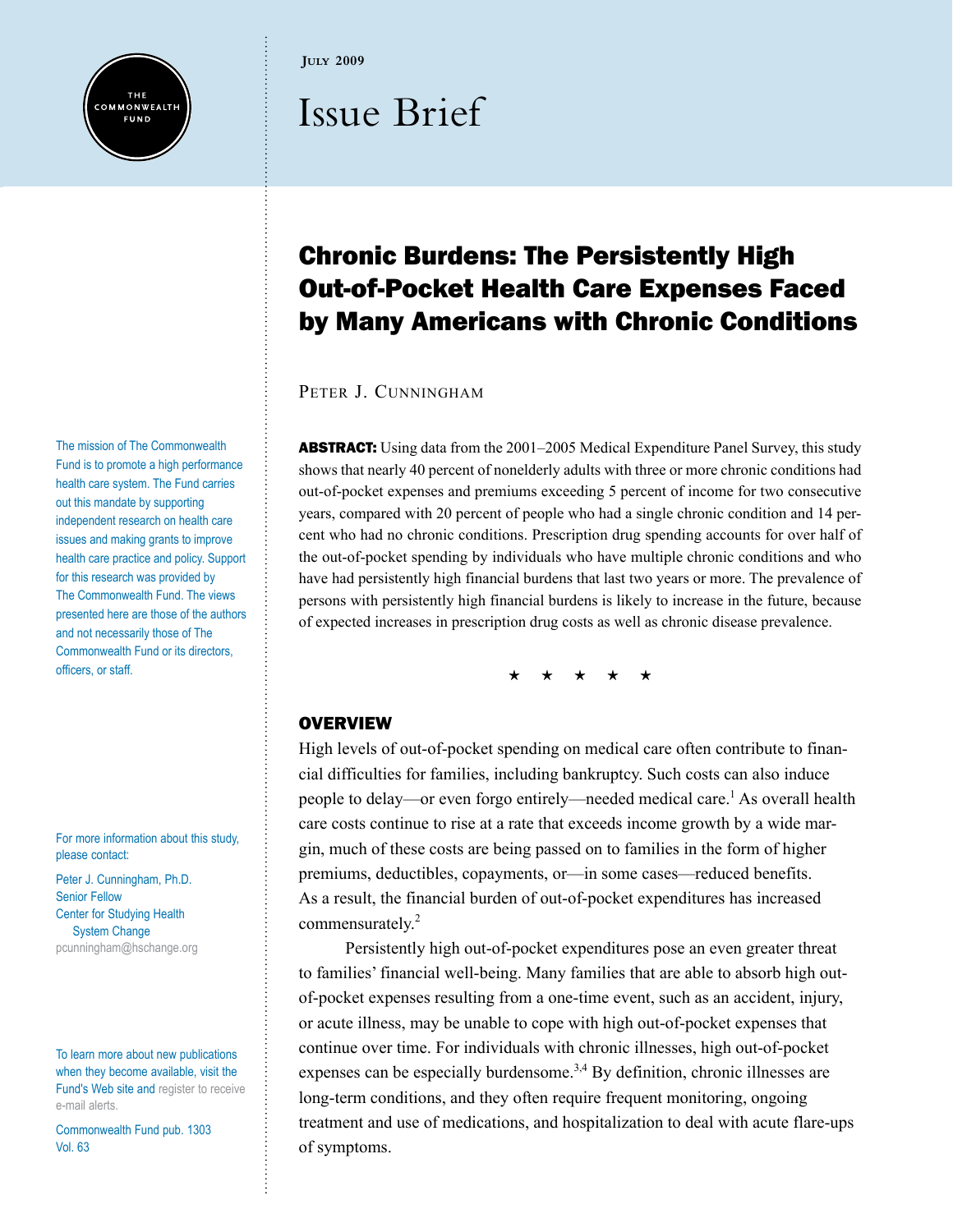Total expenditures for the care of chronic illness are high and persist over time.<sup>5,6</sup> Although no studies have looked specifically at chronic illness, research shows that people with poor health or major activity limitations—which are highly correlated with many chronic conditions—are much more likely to be in the top 10 percent of health spenders over two consecutive years compared with the general population.<sup>7,8</sup> In addition, those with chronic illness often pay more for health insurance, whether because of medical underwriting by insurance companies or selection into higher-risk and more-expensive group plans, or because these patients choose a more expensive policy with more extensive coverage of services.

The extent to which high financial burdens persist over time is largely unknown, as prior studies of out-of-pocket health care spending have focused on a single calendar year. This study examines the persistence of high financial burdens of medical care over a two-year period, focusing primarily on nonelderly adults with chronic conditions. Using data from the Medical Expenditure Panel Survey for 2001 to 2005, it finds that 39 percent of nonelderly adults with three or more chronic conditions had out-of-pocket expenses (for both insurance premiums and health services) that exceeded 5 percent of income for two consecutive years, nearly twice the rate for those with a single chronic condition (20%) and approaching three times the rate for people with no chronic conditions (14%). Prescription drug spending accounts for over half of all out-of-pocket spending among people who have multiple chronic conditions and have high financial burdens lasting for two years or more.

# Findings

**Out-of-pocket spending for premiums and health services over a two-year period is highest for adults**  with chronic conditions. On average, nonelderly adults spent about \$4,800 out-of-pocket on health insurance premiums and health care services over a two-year period between 2001 and 2005. Out-ofpocket spending was considerably higher for adults with chronic conditions, especially those having three

or more conditions (\$6,800), compared with those with a single chronic condition (\$4,600) and those with none whatsoever (\$3,500). Adults with acute health conditions spent about \$4,000 over a two-year period, while those with no chronic or acute conditions at all spent the least (\$2,900).

As a share of income, nearly one-fourth (23%) of all nonelderly adults had combined out-of-pocket expenses for insurance premiums and health care services exceeding 5 percent of family income for two consecutive years (Figure 1, [Table 1\)](#page-7-0). About 8 percent spent more than 10 percent of income for two consecutive years, while 3 percent spent more than 20 percent of income for this length of time.



Adults with chronic conditions are much more likely to have high financial burdens for a single year as well as for two consecutive years, compared with adults who have acute conditions only and those who have no conditions. Adults with cerebrovascular disease and diabetes were the most likely to have high financial burdens: 56 percent of those with cerebrovascular disease and 46 percent with diabetes spent more than 5 percent of their income on out-of-pocket costs and premiums over a two-year period [\(Table 1\)](#page-7-0).

Moreover, multiple chronic conditions dramatically increase the likelihood that someone will experience persistently high financial burdens. For example,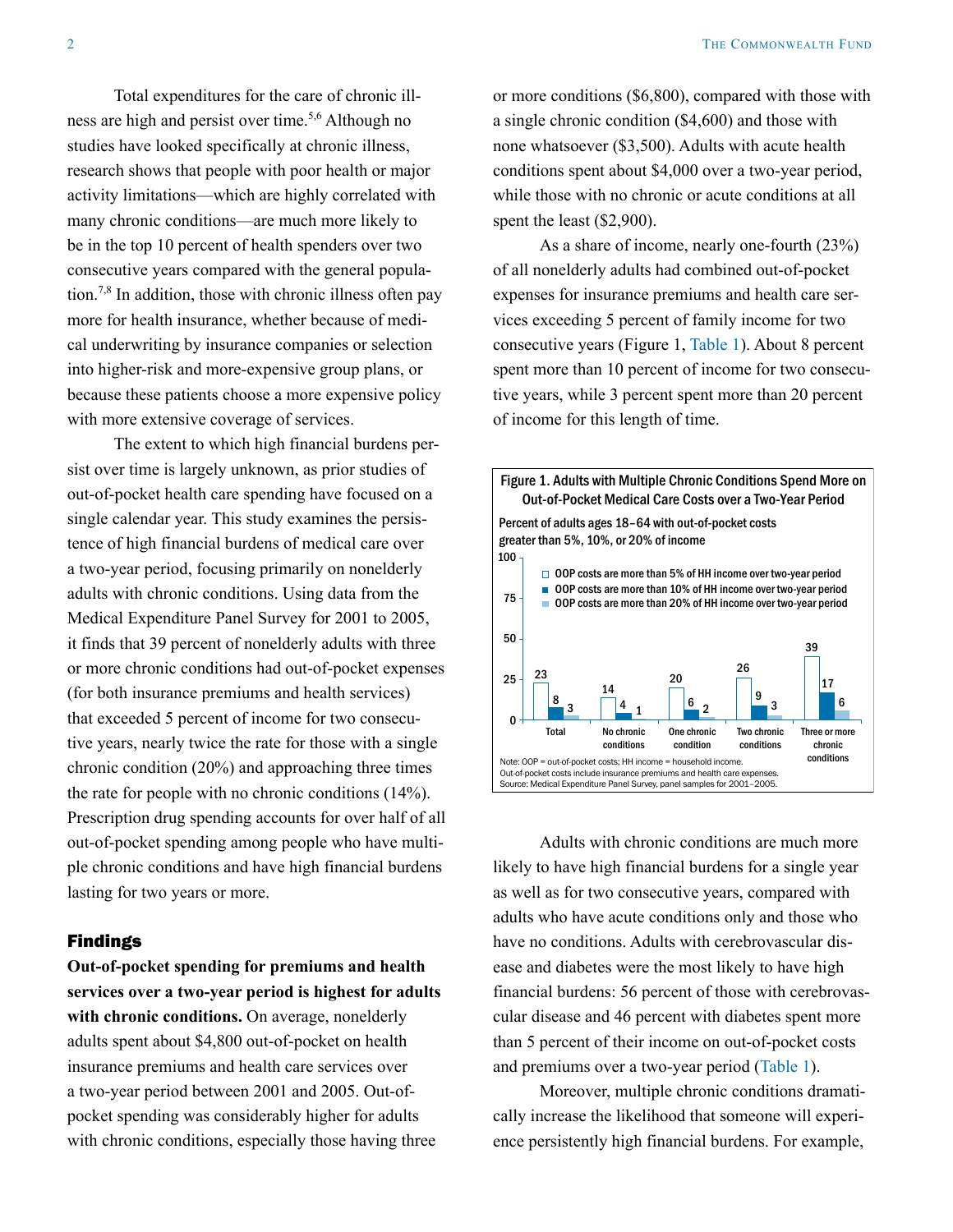among adults with three or more chronic conditions, 39 percent had expenses and premiums totaling 5 percent or more of their income for two consecutive years, 17 percent had expenses totaling 10 percent or more of income, and 6 percent had expenses totaling 20 percent or more of income (Figure 1). Persistently high burdens are much lower among adults with only a single chronic condition, including 20 percent who spent 5 percent or more of their income for two consecutive years, 6 percent who spent 10 percent or more, and only 2 percent who spent 20 percent or more. By contrast, relatively few people with acute conditions only, or no medical conditions at all, spend more than 10 percent of income for two consecutive years.

# **Adults with low incomes and chronic disease are at risk for persistently high financial burdens.**

Persistently high financial burdens are much more prevalent among low-income adults who have chronic conditions. Among low-income adults with two or more chronic conditions, 45 percent spent 5 percent or more of their incomes on out-of-pocket costs and premiums over a two-year period. Twenty-seven percent had persistently high financial burdens amounting to 10 percent or more of their income—three times the rate for higher-income persons. And 13 percent of low-income adults had a persistently high financial burden totaling 20 percent or more of their income—more than six times the rate for higher-income adults (Figure 2, [Table](#page-8-0)  [2\)](#page-8-0). Even among higher-income people with multiple chronic conditions, relatively few (2%) spent more than 20 percent of income for two consecutive years.

**Adults with high financial burdens in one year are likely to have high financial burdens the next year.** People who experience high financial burdens in one year are much more likely to experience high financial burdens the next year, compared with those whose costs are low in one year. Among all nonelderly adults, nearly three of five (58%) of those who spent more than 20 percent of their income in one year (Year 1) also spent at least 10 percent of their income on health care in the next year (Year 2); 37 percent spent more than 20 percent of their income in Year 2 (Figure 3,



[Table 3\)](#page-9-0). By contrast, less than 10 percent of those who spent 5 percent of income or less in Year 1 spent more than 10 percent in Year 2 [\(Table 3\)](#page-9-0).

The probability that high financial burdens persist over a two-year period rises with the number of chronic conditions people have. So among adults who spent 20 percent or more of their income on health care costs in Year 1, 44 percent of adults with two or more chronic conditions also spent that much in Year 2, compared with 30 percent of persons who had one chronic condition and 24 percent who did not have a chronic condition (Figure 3).

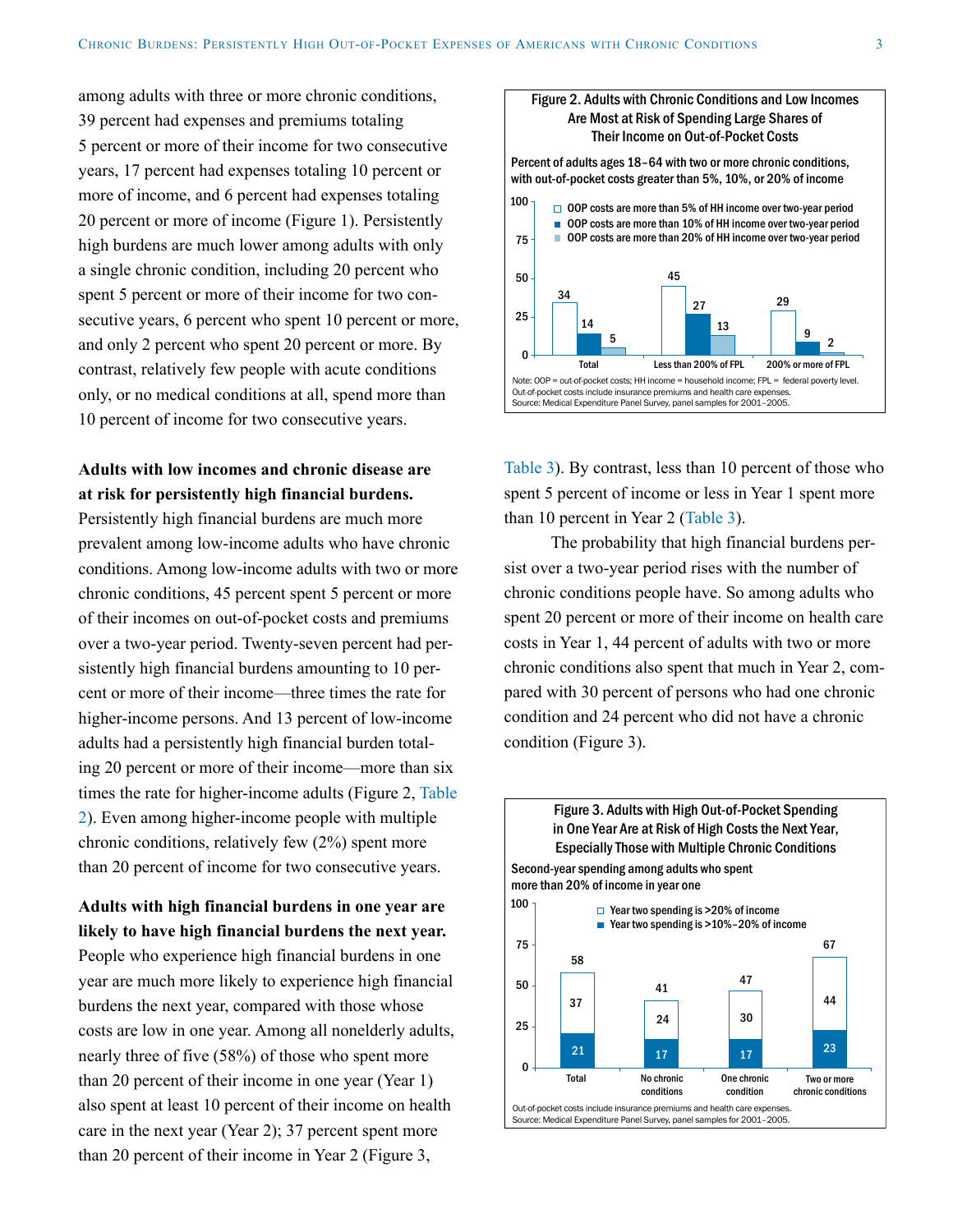**Characteristics of people with persistently high** 

**financial burdens over two years.** Adults who have multiple chronic conditions are disproportionately represented among those who have high financial burdens in two consecutive years. While adults with three or more chronic health conditions comprise 22 percent of the adult population, they account for almost half (47%) of adults who experienced persistently high financial burdens (spending more than 10 percent of their income) over two years [\(Table 4\)](#page-10-0). In contrast, adults with three or more chronic health conditions make up 29 percent of people with high financial burden in a single year, and 18 percent of those who did not have high financial burden in either year. Individuals with persistently high financial burdens were also more likely to be older and female compared with those with high financial burden in only a single year.

Adults with incomes less than 200 percent of the federal poverty level (about \$44,000 for a family of four) were also disproportionately represented among those with persistently high financial burdens, accounting for half (49%) of those with high out-of-pocket burdens in two consecutive years but representing a quarter (27%) of the adult population ([Table 4](#page-10-0)). In contrast, adults who did not have high financial burdens in either year were far less likely to be poor or low-income.

People with persistently high financial burdens were more likely to be insured continuously for the entire two-year period compared with people with high burdens in just one year and people with high financial burdens in neither year ([Table 4](#page-10-0)). The percentage of uninsured individuals for the entire two-year period was similar between the two groups. Compared with adults who had persistently high financial burdens, those who did not have high burdens in either year were somewhat less likely to be continuously insured and more likely to be uninsured during the 24-month period.

It might be expected that the uninsured would be even more disproportionately represented among people with persistently high financial burdens, given that they are responsible for most of their health care costs (except for charity care and bad debt). However, because of the financial barriers to care they face, people without health insurance use less health care overall and therefore incur fewer costs.<sup>9</sup> By delaying or forgoing needed care, uninsured people lower their financial burden to the levels experienced by privately insured people. In addition, a high proportion of adults with persistently high financial burdens have multiple chronic conditions; since their health care needs, compared with healthier adults, are often both costly (even with insurance coverage) and much less discretionary, they are less able to delay or forgo health care in order to reduce their financial burden.

**Persistently high financial burdens are driven by prescription drug spending.** For nonelderly adults with chronic conditions, out-of-pocket expenditures for prescription drugs are the single largest contributor to persistently high financial burdens (Figure 4, [Table 5\)](#page-11-0). Moreover, prescription drug spending as a proportion of out-of-pocket spending, not including premiums, increases as the number of chronic conditions increase. Among adults who spent more than 10 percent of their incomes in both Year 1 and Year 2 on out-of-pocket costs, prescription drug spending accounted for about 20 percent of spending for those with no chronic conditions, 36 percent for those with a single chronic condition, and 55 percent for those with two or more conditions. Overall, prescription drug spending averaged

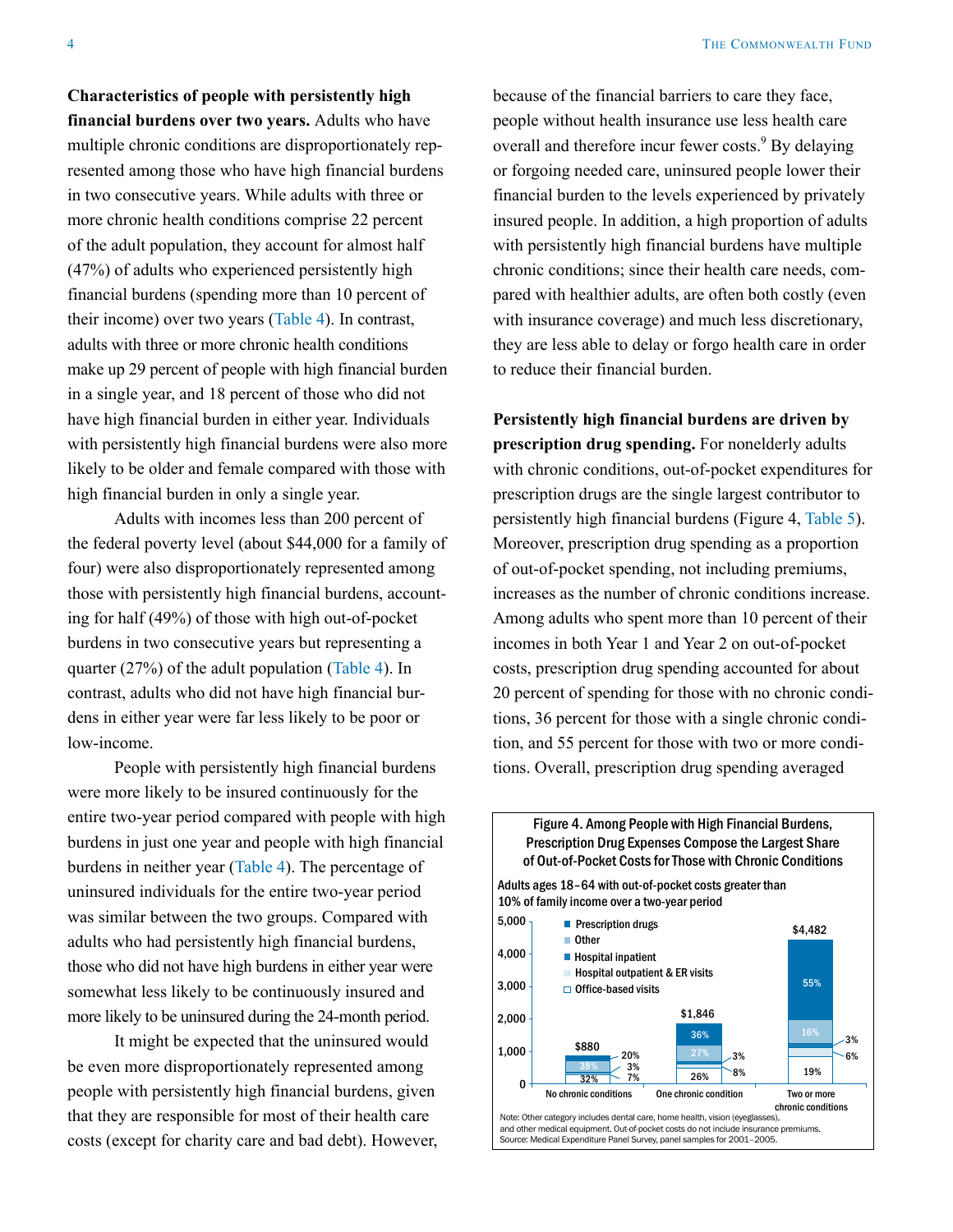about \$2,500 for people who had multiple chronic conditions and persistently high financial burdens.

Among people with a high financial burden in only a single year, prescription drug spending accounted for 21 percent for people with no chronic conditions, 36 percent for people with a single chronic condition, and 50 percent for people with two or more conditions ([Table 5](#page-11-0)).

While the common perception is that costs associated with inpatient hospital stays, or with frequent use of hospital emergency rooms and other outpatient facilities, contribute most to "catastrophic" health care costs for families, spending on inpatient hospital stays and other hospital-based services account for a relatively small share of total out-of-pocket expenditures, even for people with multiple chronic conditions. Among nonelderly adults with two or more chronic conditions and a persistently high financial burden, hospital-based services on average accounted for only about 9 percent of total out-of-pocket spending, with hospital inpatient stays alone accounting for only 3 percent of spending (Figure 4).

These findings reflect the fact that third-party coverage for hospital use is more generous than for prescription drugs. Overall, 35 percent of all prescription drug expenditures by nonelderly adults in the United States are paid out-of-pocket, compared with 4 percent of hospital inpatient stays, 11 percent of emergency room expenditures, and 6 percent of hospital outpatient department visits.10 Even among uninsured persons, only about 19 percent of hospital expenditures are paid out-of-pocket (versus 84 percent for prescription drug expenditures), reflecting the fact that much of the hospital care provided to uninsured persons is provided free or at reduced cost as part of hospitals' community benefit activities, or written off as bad debt. While free or lower-cost drugs are available through community health centers and other free clinics, or through assistance programs maintained by pharmaceutical companies, health centers and free clinics are not available throughout the United States, and pharmaceutical assistance programs are often not widely advertised or known and do not generally cover all drugs.

#### **Discussion**

It has been well established that an increasing number of families are experiencing high financial burdens from medical care expenses. Trends in U.S. health care spending suggest that this problem will worsen in the future. National health care expenditures are rising 6 percent per year and are projected to stay near that rate for the next decade.<sup>11</sup> While annual increases in prescription drug spending slowed in the earlier part of this decade—from about 12 percent in 2000 to 5.8 percent in 2005—increases were higher in 2006 following implementation of Medicare Part D and are expected to increase in the future.<sup>12,13</sup> On top of that, the growing prevalence of chronic disease—spurred in part by the aging U.S. population and the rising prevalence of obesity—are likely to increase the numbers of people with persistently high financial burdens, and thus increase the numbers of people who are likely to face financial barriers to health care access and medication adherence. $14,15$ 

Families that experience high financial burdens arising from unanticipated medical costs may experience temporary financial hardship or spend years paying off medical debt from such an event, with shortor long-term implications for their economic prospects or access to care. But persistently high financial burdens may damage a family's long-term economic prospects, as well as its members' ability to obtain medications and other services necessary for treating chronic conditions.

As Congress crafts health reform legislation, it should consider both temporary and persistent financial burdens stemming from medical problems. Proposals being discussed for a mixed private–public approach to health care reform would include a new national insurance exchange that offers a choice of private or public health plans, with prohibitions against underwriting on the basis of health status and income-based premium subsidies, which will protect against adverse selection for those with persistently high financial burdens.16 Health plans offered through the exchange might be required to meet a minimum standard or a set of tiered-benefit standards, including no lifetime limits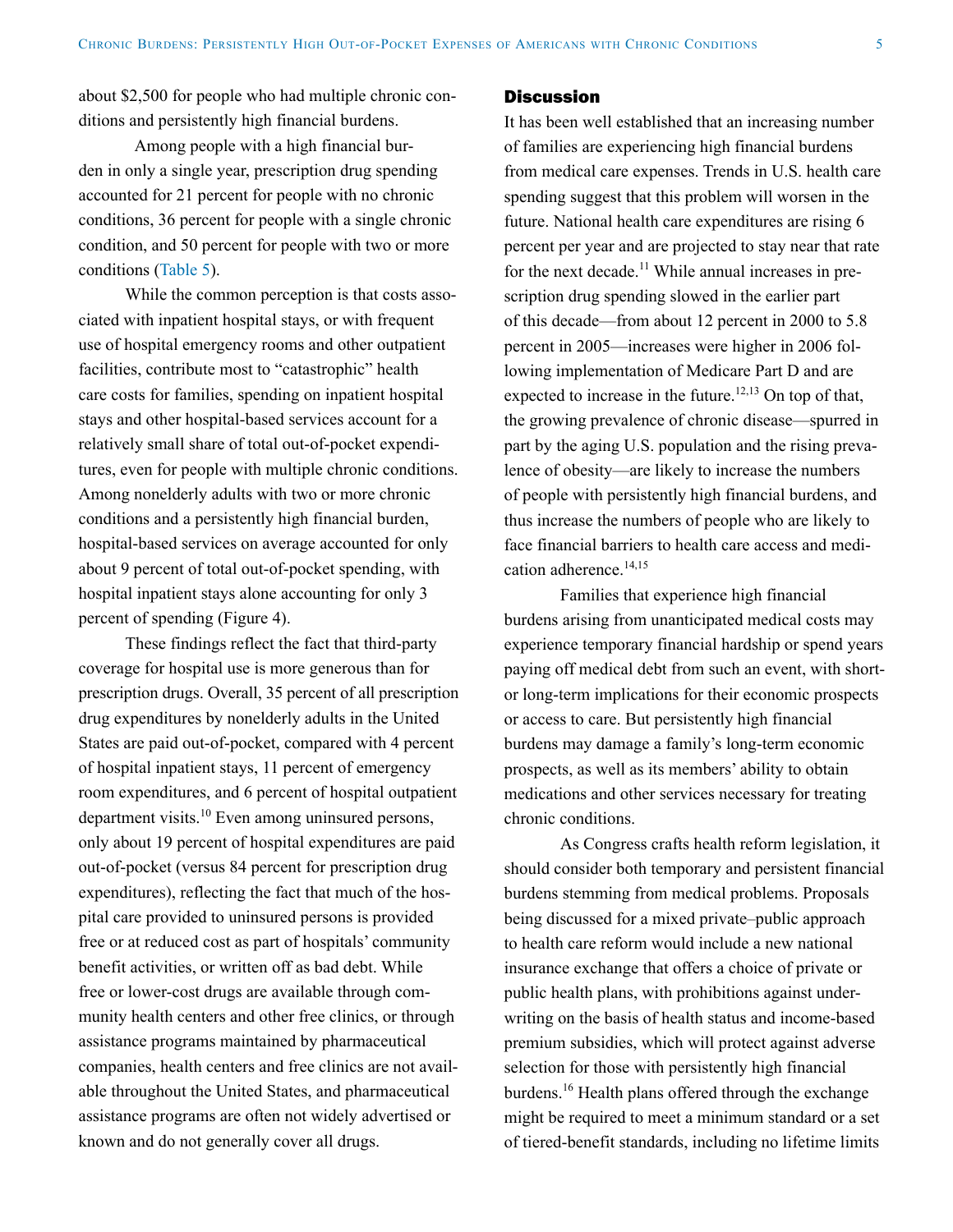or annual limits on coverage. Some proposals—such as those from the Senate Finance Committee—would allow four benefit options with different actuarial values, including a high-option plan that would pay for 93 percent of health care expenses. $17$  Within these four options, benefit packages could vary as long as they are of equivalent actuarial value.

The high-option plan may be especially appealing for people with persistently high expenditures, while the lower-coverage options may suffice for people with few health expenditures or for those who experience major expenditures only occasionally. However, people with persistently high financial burdens are likely to have greater difficulty affording the higher premiums of high-option plans, as they are much more likely to have a lower income compared with other nonelderly adults. Thus, it will be

crucial that the affordability of high-option plans for low-income individuals with chronic conditions be addressed through premium subsidies.

Ultimately, policymakers need to consider whether additional subsidies or cost protections are needed for people with chronic conditions who have very high health care needs and expenditures. The French health care system, for example, generally includes cost-sharing for most health services, including prescription drugs. However, there is no cost-sharing for poor patients or for patients with any of 30 conditions identified as chronic and medically expensive, including cancer, diabetes, and mental illness.18 Such targeting is designed to achieve the opposite result of what occurs in the United States, where financial burdens increase along with the number and severity of illnesses, regardless of coverage.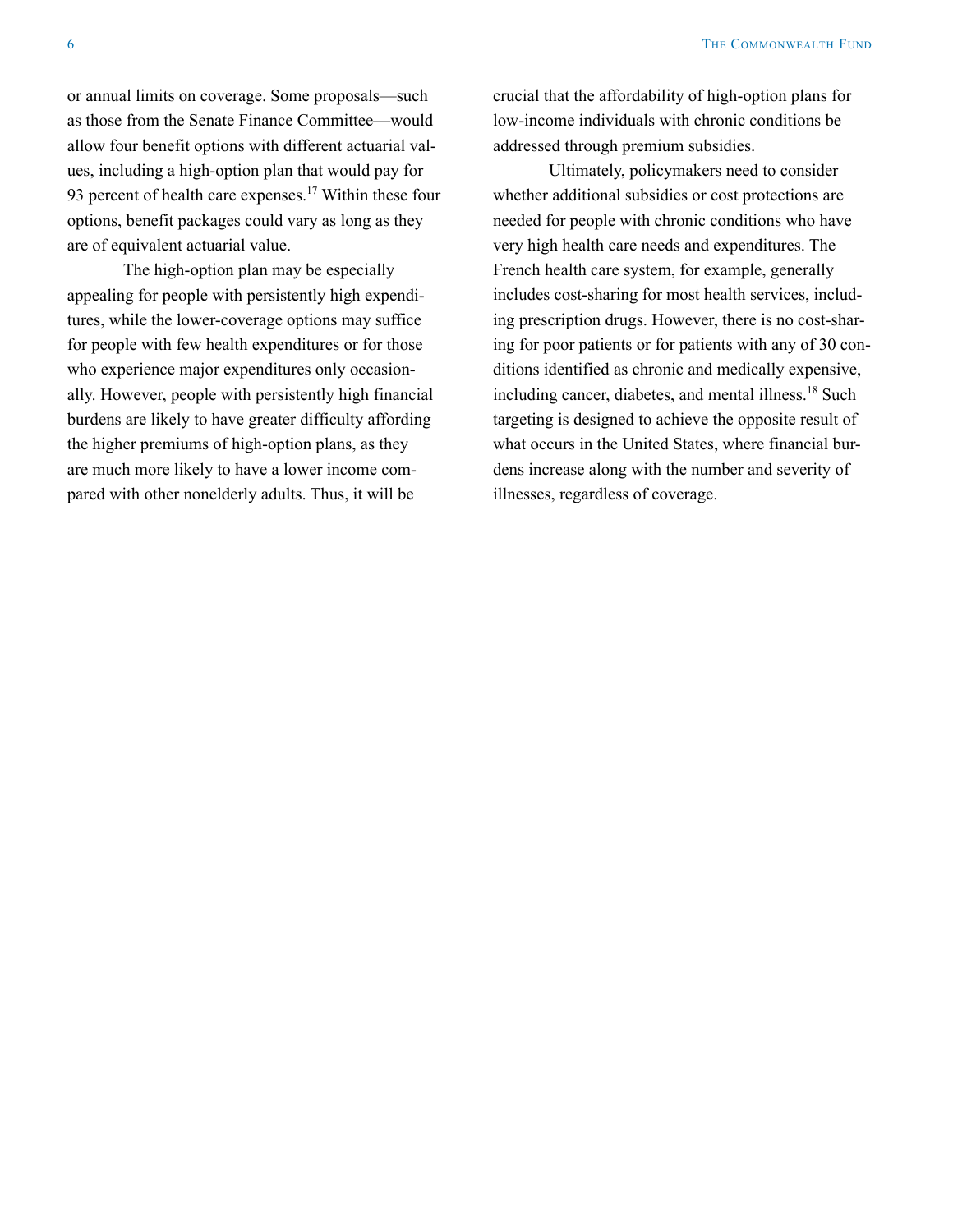#### **NOTES**

- <sup>1</sup> P. J. Cunningham, *Trade-Offs Getting Tougher: Problems Paying Medical Bills Increase for U.S. Families, 2003–2007,* Tracking Report #21 (Washington, D.C: Center for Studying Health System Change, Sept. 2008), [http://www.hschange.](http://www.hschange.org/CONTENT/1017/) [org/CONTENT/1017/](http://www.hschange.org/CONTENT/1017/), accessed Oct. 15, 2008; S. R. Collins, J. L. Kriss, M. M. Doty, and S. D. Rustgi, *[Losing Ground: How the Loss of Adequate](http://www.commonwealthfund.org/Content/Publications/Fund-Reports/2008/Aug/Losing-Ground--How-the-Loss-of-Adequate-Health-Insurance-Is-Burdening-Working-Families--8212-Finding.aspx)  [Health Insurance Is Burdening Working Families—](http://www.commonwealthfund.org/Content/Publications/Fund-Reports/2008/Aug/Losing-Ground--How-the-Loss-of-Adequate-Health-Insurance-Is-Burdening-Working-Families--8212-Finding.aspx) [Findings from the Commonwealth Fund Biennial](http://www.commonwealthfund.org/Content/Publications/Fund-Reports/2008/Aug/Losing-Ground--How-the-Loss-of-Adequate-Health-Insurance-Is-Burdening-Working-Families--8212-Finding.aspx)  [Health Insurance Surveys, 2001–2007](http://www.commonwealthfund.org/Content/Publications/Fund-Reports/2008/Aug/Losing-Ground--How-the-Loss-of-Adequate-Health-Insurance-Is-Burdening-Working-Families--8212-Finding.aspx)* (New York: The Commonwealth Fund, Aug. 2008); M. M. Doty, S. R. Collins, S. D. Rustgi, and J. L. Kriss, *[Seeing Red: The Growing Burden of Medical Bills](http://www.commonwealthfund.org/Content/Publications/Issue-Briefs/2008/Aug/Seeing-Red--The-Growing-Burden-of-Medical-Bills-and-Debt-Faced-by-U-S--Families.aspx)  [and Debt Faced by U.S. Families](http://www.commonwealthfund.org/Content/Publications/Issue-Briefs/2008/Aug/Seeing-Red--The-Growing-Burden-of-Medical-Bills-and-Debt-Faced-by-U-S--Families.aspx)* (New York: The Commonwealth Fund, Aug. 2008).
- <sup>2</sup> J. S. Banthin, P. J. Cunningham, and D. M. Bernard, ["Financial Burden of Health Care, 2001–2004,](http://www.commonwealthfund.org/Content/Publications/In-the-Literature/2008/Jan/Financial-Burden-of-Health-Care--2001-2004.aspx)" *Health Affairs,* Jan./Feb. 2008 27(1):188–95.
- <sup>3</sup> W. Hwang, W. Weller, H. Ireys et al., "Out-of-Pocket Medical Spending for Care of Chronic Conditions," *Health Affairs,* Nov./Dec. 2001 20(6):267–78.
- D. M. Bernard, J. S. Banthin, and W. E. Encinosa, "Health Care Expenditure Burdens Among Adults with Diabetes in 2001," *Medical Care,* March 2006 44(3):210–15.
- <sup>5</sup> J. W. Cohen and N. A. Krauss, "Spending and Service Use Among People with the Fifteen Most Costly Medical Conditions, 1997," *Health Affairs,*  March/April 2003 22(3):129–38.
- <sup>6</sup> B. G. Druss, S. C. Marcus, M. Olfson et al., "The Most Expensive Medical Conditions in America," *Health Affairs,* July/Aug. 2002 21(4):105–11.
- <sup>7</sup> A. C. Monheit, "Persistence in Health Expenditures in the Short Run: Prevalence and Consequences," *Medical Care,* July 2003 41(7) (supplement):III53–III64.
- <sup>8</sup> S. B. Cohen and W. Yu, *The Persistence in the Level of Health Expenditures Over Time: Estimates for the U.S. Population, 2004–2005,* Statistical Brief #191 (Rockville, Md.: Agency for Healthcare Research and Quality, 2007).
- <sup>9</sup> J. Hadley, J. Holahan, T. Coughlin et al., "Covering the Uninsured in 2008: Current Costs, Sources of Payment, and Incremental Costs," *Health Affairs* Web Exclusive, Aug. 25, 2008:w399–w415.
- <sup>10</sup> Agency for Healthcare Research and Quality, MEPS Summary Data Tables 2, 5-7. [http://www.meps.ahrq.](http://www.meps.ahrq.gov/mepsweb/data_stats/quick_tables_results.jsp?component=1&subcomponent=0&year=2005&tableSeries=1&searchText=&searchMethod=1&Action=Search) [gov/mepsweb/data\\_stats/quick\\_tables\\_results.jsp?co](http://www.meps.ahrq.gov/mepsweb/data_stats/quick_tables_results.jsp?component=1&subcomponent=0&year=2005&tableSeries=1&searchText=&searchMethod=1&Action=Search) [mponent=1&subcomponent=0&year=2005&tableSe](http://www.meps.ahrq.gov/mepsweb/data_stats/quick_tables_results.jsp?component=1&subcomponent=0&year=2005&tableSeries=1&searchText=&searchMethod=1&Action=Search) [ries=1&searchText=&searchMethod=1&Action=Se](http://www.meps.ahrq.gov/mepsweb/data_stats/quick_tables_results.jsp?component=1&subcomponent=0&year=2005&tableSeries=1&searchText=&searchMethod=1&Action=Search) [arch,](http://www.meps.ahrq.gov/mepsweb/data_stats/quick_tables_results.jsp?component=1&subcomponent=0&year=2005&tableSeries=1&searchText=&searchMethod=1&Action=Search) accessed July 29, 2008.
- <sup>11</sup> A. Sisko, C. Truffer, S. Smith et al., "Health Spending Projections Through 2018: Recession Effects Add Uncertainty to the Outlook," *Health Affairs* Web Exclusive, Feb. 24, 2009:w346–w357.
- <sup>12</sup> A. Catlin, C. Cowan, M. Hartman et al., "National Health Spending in 2006: A Year of Change for Prescription Drugs," *Health Affairs,* Jan./Feb. 2008  $27(1):14-29.$
- <sup>13</sup> J. A. Poisal, C. Truffer, S. Smith et al., "Health Spending Projections Through 2016: Modest Changes Obscure Part D's Impact," *Health Affairs* Web Exclusive, Feb. 21, 2007:w242–w253.
- <sup>14</sup> C. Hoffman and K. Schwartz, "Eroding Access" Among Nonelderly U.S. Adults with Chronic Conditions: Ten Years of Change," *Health Affairs*  Web Exclusive*,* July 22, 2008:w340–w348.
- <sup>15</sup> C. A. Paez, L. Zhao, and W. Hwang, "Rising Outof-Pocket Spending for Chronic Conditions: A Ten-Year Trend," *Health Affairs,* Jan./Feb. 2009 28(1):15–25.
- <sup>16</sup> Senate Finance Committee, *Expanding Health Care Coverage: Proposals to Provide Affordable Health Care to All Americans,* May 14, 2009.
- $17$  Ibid.
- <sup>18</sup> I. Durand-Zaleski, *[The French Health Care System](http://www.commonwealthfund.org/usr_doc/France_Country_Profile_2008.pdf?section=4061)* (New York: The Commonwealth Fund, Feb. 2008).
- <sup>19</sup> J. S. Banthin and D. M. Bernard, "Changes in Financial Burdens for Health Care: National Estimates for the Population Younger Than 65 Years, 1996 to 2003," *Journal of the American Medical Association,* Dec. 13, 2006 296(22):2712–19.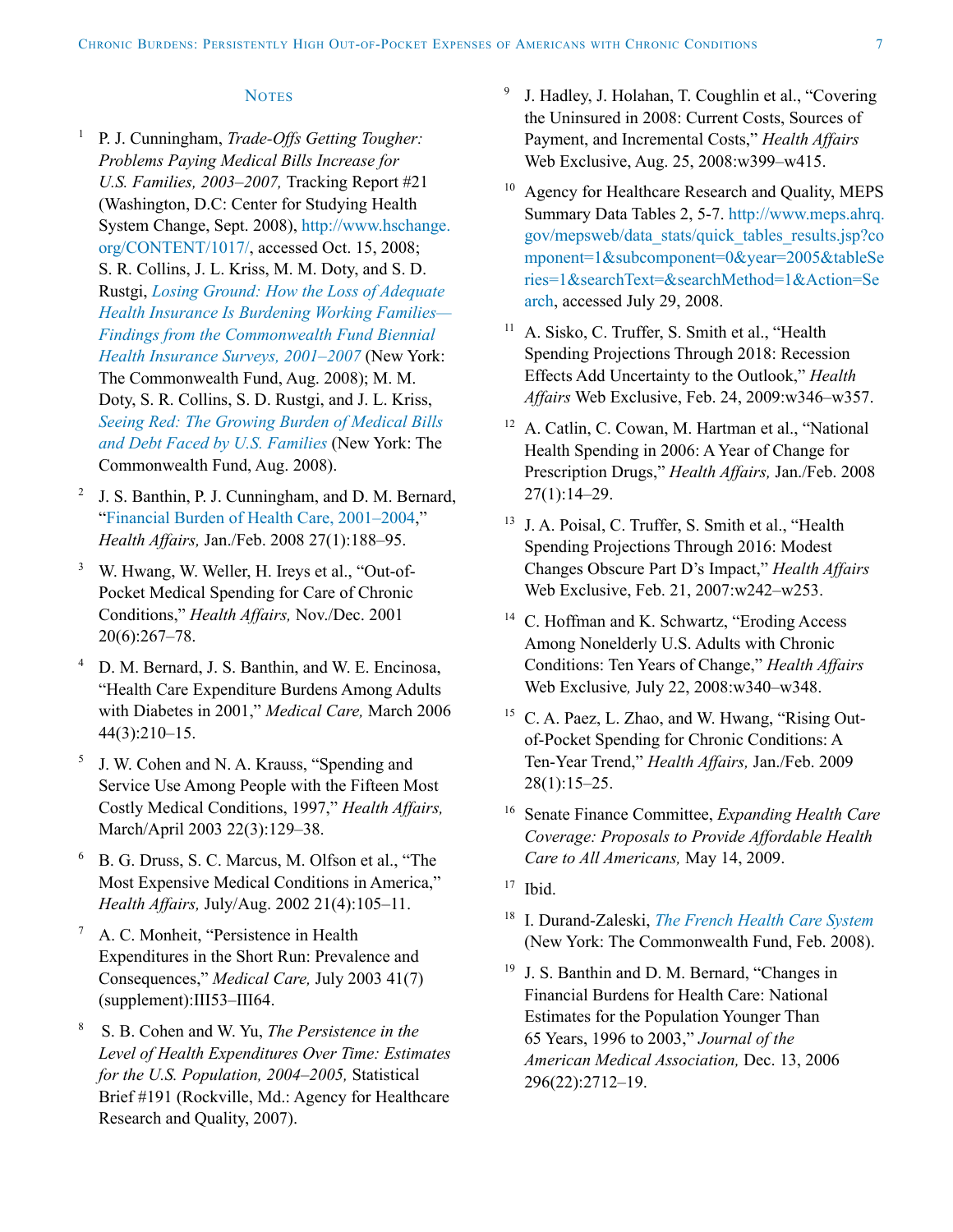<span id="page-7-0"></span>

|                                                |          | Out-of-pocket spending<br>>5% of family income |          | Out-of-pocket spending<br>>10% of family income |          | Out-of-pocket spending<br>>20% of family income |
|------------------------------------------------|----------|------------------------------------------------|----------|-------------------------------------------------|----------|-------------------------------------------------|
|                                                | One year | <b>Both years</b>                              | One year | <b>Both years</b>                               | One year | <b>Both years</b>                               |
| All persons ages 18-64                         | 26%      | 23%                                            | 17%      | 8%                                              | 9%       | 3%                                              |
| <b>Selected chronic conditions</b>             |          |                                                |          |                                                 |          |                                                 |
| Heart disease                                  | 25       | 41                                             | 22       | 19                                              | 16       | 8                                               |
| Cancer                                         | 26       | 35                                             | 20       | 16                                              | 12       | 5                                               |
| Mental disorders                               | 29       | 33                                             | 22       | 14                                              | 14       | 5                                               |
| <b>Diabetes</b>                                | 28       | 46                                             | 25       | 22                                              | 18       | 9                                               |
| Hypertension                                   | 27       | 39                                             | 21       | 17                                              | 13       | 7                                               |
| Cerebrovascular disease                        | 24       | 56                                             | 33       | 32                                              | 28       | 13                                              |
| Osteoarthritis                                 | 26       | 38                                             | 21       | 17                                              | 14       | 7                                               |
| Back problems                                  | 26       | 32                                             | 20       | 14                                              | 12       | 4                                               |
| Endocrine disorders                            | 27       | 41                                             | 22       | 19                                              | 16       | 8                                               |
| Kidney disease                                 | 28       | 39                                             | 23       | 17                                              | 13       | 8                                               |
| COPD/Asthma                                    | 26       | 29                                             | 19       | 11                                              | 11       | $\overline{4}$                                  |
| Disorder of upper GI                           | 26       | 36                                             | 21       | 15                                              | 14       | 5                                               |
| Person has no chronic conditions               | $24*$    | $14*$                                          | $14*$    | $4^*$                                           | $6*$     | $1*$                                            |
| Person has one chronic condition               | 27       | $20*$                                          | $16*$    | $6*$                                            | $7*$     | $2^*$                                           |
| Person has two chronic conditions              | 27       | $26*$                                          | $18*$    | $9*$                                            | $9*$     | $3*$                                            |
| Person has three or more chronic<br>conditions | 27       | 39                                             | 22       | 17                                              | 15       | 6                                               |
| No acute or chronic conditions                 | $21*$    | $13*$                                          | $12*$    | $4^*$                                           | $6*$     | $1*$                                            |
| One or more acute, no chronic<br>conditions    | 27       | $15*$                                          | $15*$    | $4^*$                                           | $7^*$    | $1^*$                                           |

# **Table 1. Percent with High Financial Burden of Out-Of-Pocket Medical Care Expenses over a Two-Year Period**

Note: Out-of-pocket spending includes premiums and other medical out-of-pocket expenses.

\* Difference with persons with three or more chronic conditions is statistically significant at .05 level.

Source: Medical Expenditure Panel Survey, panel samples for 2001–2005.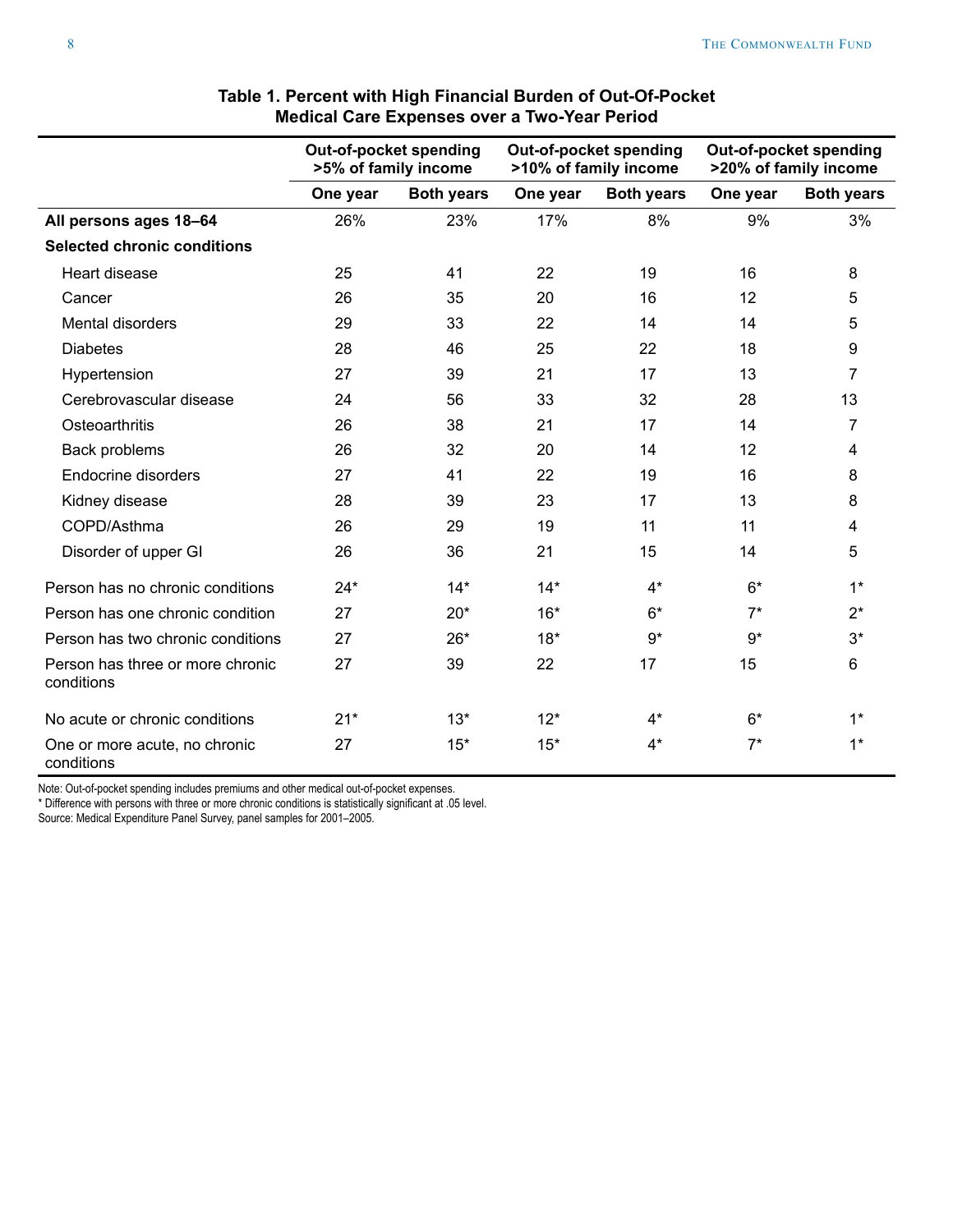**Table 2. Percent with High Financial Burdens over a Two-Year Period,**  Table 2. Percent with High Financial Burdens over a Two-Year Period, by Family Income. Persons Ages 18-64 **by Family Income, Persons Ages 18–64**

|                                                                                                                                                                                                                                                                                     |                | Out-of-pocket spending<br>>5% of family income |                           | Out-of-pocket spending<br>>10% of family income |                | Out-of-pocket spending<br>>20% of family income |
|-------------------------------------------------------------------------------------------------------------------------------------------------------------------------------------------------------------------------------------------------------------------------------------|----------------|------------------------------------------------|---------------------------|-------------------------------------------------|----------------|-------------------------------------------------|
|                                                                                                                                                                                                                                                                                     | e year<br>δ    | Both years                                     | One year                  | Both years                                      | One year       | Both years                                      |
| Family income less than 200% of FPL                                                                                                                                                                                                                                                 |                |                                                |                           |                                                 |                |                                                 |
| Total                                                                                                                                                                                                                                                                               | 27%            | 29%                                            | 25%                       | 15%                                             | 18%            | 7%                                              |
| No chronic conditions                                                                                                                                                                                                                                                               | 26             | $\frac{6}{1}$                                  | <u>ဝု</u>                 | ဖ                                               | 2              | $\mathbf{\Omega}$                               |
| One chronic condition                                                                                                                                                                                                                                                               | ვე             | 26                                             | 26                        | $\frac{1}{2}$                                   | $\frac{6}{5}$  | ပ                                               |
| Two or more chronic conditions                                                                                                                                                                                                                                                      | 28             | 45                                             | న్ల                       | 27                                              | 26             | ≌                                               |
| No acute or chronic conditions                                                                                                                                                                                                                                                      | 24             | 4                                              | $\frac{6}{1}$             | <u>၊ ဂ</u>                                      | S              |                                                 |
| One or more acute, no chronic conditions                                                                                                                                                                                                                                            | ᢛ              |                                                | 22                        |                                                 | $\overline{4}$ | ო                                               |
| Family income 200% of FPL or higher                                                                                                                                                                                                                                                 |                |                                                |                           |                                                 |                |                                                 |
| Total                                                                                                                                                                                                                                                                               | $25^*$         | $\frac{1}{2}$                                  | $\overset{*}{\downarrow}$ | ڽ                                               | ڽ              | $\stackrel{*}{\tau}$                            |
| No chronic conditions                                                                                                                                                                                                                                                               | $23*$          | $\overline{4}$                                 | $\ddot{=}$                | ကိ                                              | ₹              | $\stackrel{*}{\tau}$                            |
| One chronic condition                                                                                                                                                                                                                                                               | $26*$          | $17*$                                          | $\frac{1}{3}$             | $\overset{*}{\textbf{t}}$                       | ₹              | $\ddot{\tau}$                                   |
| Two or more chronic conditions                                                                                                                                                                                                                                                      | 27             | $29*$                                          | $17*$                     | စံ                                              | ံထ             | ំប                                              |
| No acute or chronic conditions                                                                                                                                                                                                                                                      | $\overline{2}$ | 13                                             | $11*$                     | సే                                              | $\ddot{\tau}$  | $\ddot{\tau}$                                   |
| One or more acute, no chronic conditions                                                                                                                                                                                                                                            | $25^*$         | $\overset{*}{4}$                               | $12*$                     | ້ຕ                                              | ₹4             | $\ddot{\tau}$                                   |
| Note: Out-of-pocket spending includes premiums and other medical out-of-pocket expenses. FPL = federal poverty level<br>* Difference with comparable estimate for persons less than 200% of poverty is st<br>Source: Medical Expenditure Panel Survey, panel samples for 2001-2005. |                | tatistically significant at .05 level.         |                           |                                                 |                |                                                 |

<span id="page-8-0"></span>CHRONIC BURDENS: PERSISTENTLY HIGH OUT-OF-POCKET EXPENSES OF AMERICANS WITH CHRONIC CONDITIONS f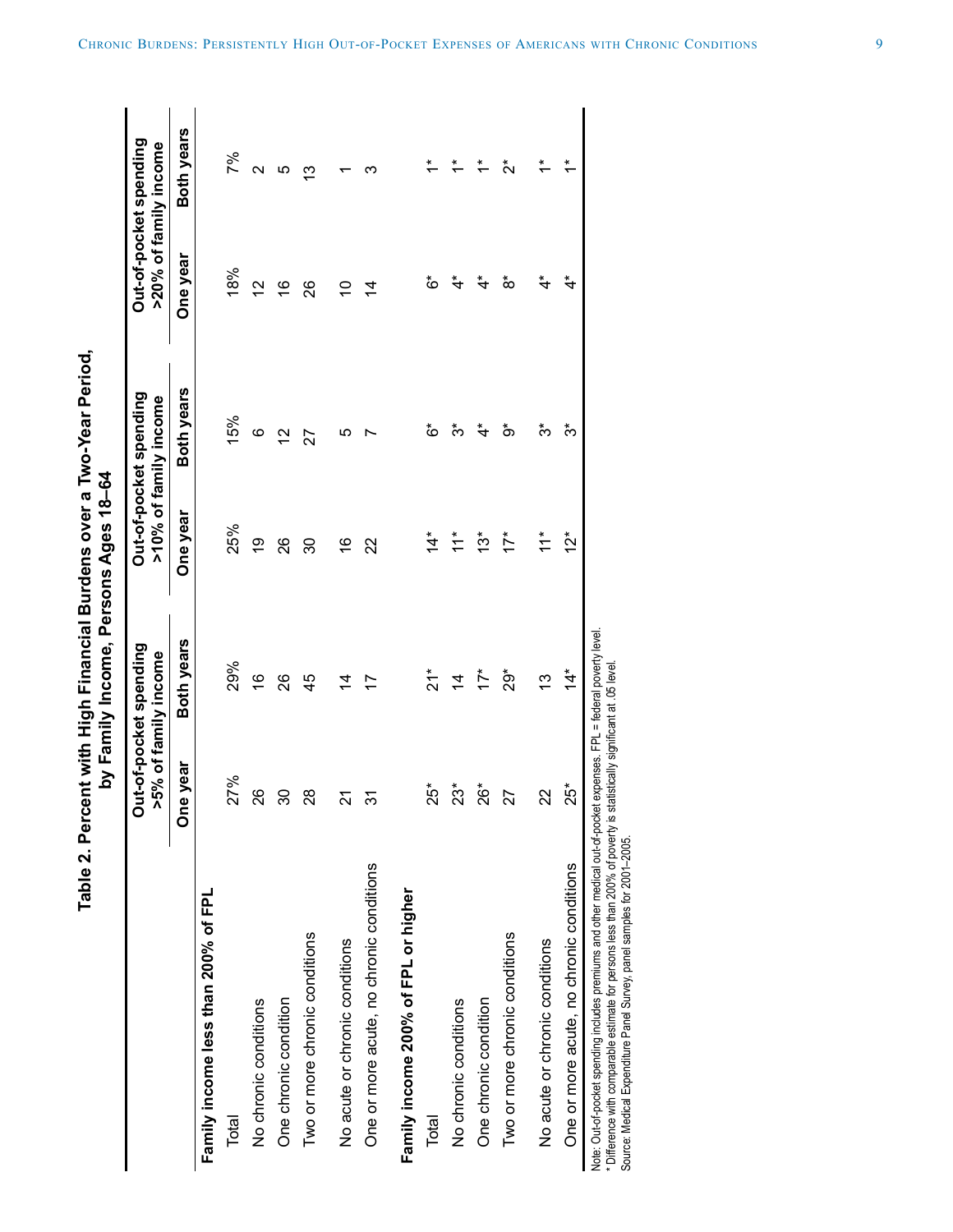<span id="page-9-0"></span>

|                                                                                       | Percent with year two<br>OOP spending >10%-20%<br>of family income | Percent with year two<br>OOP spending >20%<br>of family income |
|---------------------------------------------------------------------------------------|--------------------------------------------------------------------|----------------------------------------------------------------|
| All persons ages 18-64 with year one<br><b>OOP</b> spending:                          |                                                                    |                                                                |
| <5% of income                                                                         | 4                                                                  | 3                                                              |
| >5%-10% of income                                                                     | 14                                                                 | 6                                                              |
| >10%-20% of income                                                                    | 25                                                                 | $15*$                                                          |
| >20% of income                                                                        | 21                                                                 | $37*$                                                          |
| Persons with no chronic conditions<br>ages 18-64 with year one OOP spending:          |                                                                    |                                                                |
| $\leq$ 5% of income                                                                   | $3*$                                                               | $\overline{2}$                                                 |
| >5%-10% of income                                                                     | $12*$                                                              | 5*                                                             |
| >10%-20% of income                                                                    | $23*$                                                              | $10*$                                                          |
| >20% of income                                                                        | $17*$                                                              | 24*                                                            |
| Persons with one chronic condition<br>ages 18-64 with year one OOP spending:          |                                                                    |                                                                |
| <5% of income                                                                         | 4                                                                  | 2                                                              |
| >5%-10% of income                                                                     | 15                                                                 | 4*                                                             |
| >10%-20% of income                                                                    | $24*$                                                              | $12*$                                                          |
| >20% of income                                                                        | $17*$                                                              | $30*$                                                          |
| Persons with two or more chronic conditions<br>ages 18-64 with year one OOP spending: |                                                                    |                                                                |
| <5% of income                                                                         | 5                                                                  | 3                                                              |
| >5%-10% of income                                                                     | 15                                                                 | 8                                                              |
| $>10\% - 20\%$ of income                                                              | 27                                                                 | 19                                                             |
| >20% of income                                                                        | 23                                                                 | 44                                                             |
| Persons with acute conditions only<br>ages 18-64 with year one OOP spending:          |                                                                    |                                                                |
| ≤5% of income                                                                         | $3^*$                                                              | 3                                                              |
| >5%-10% of income                                                                     | $11*$                                                              | 3*                                                             |
| >10%-20% of income                                                                    | $22*$                                                              | $8*$                                                           |
| >20% of income                                                                        | $18*$                                                              | $23*$                                                          |

# **Table 3. Percent with High Financial Burden in Year Two, Given Out-of-Pocket (OOP) Spending Levels in Year One**

Note: Out-of-pocket spending includes premiums and other medical out-of-pocket expenses.

\* Difference with two or more chronic conditions for same spending category is statistically significant at .05 level.

Source: Medical Expenditure Panel Survey, panel samples for 2001–2005.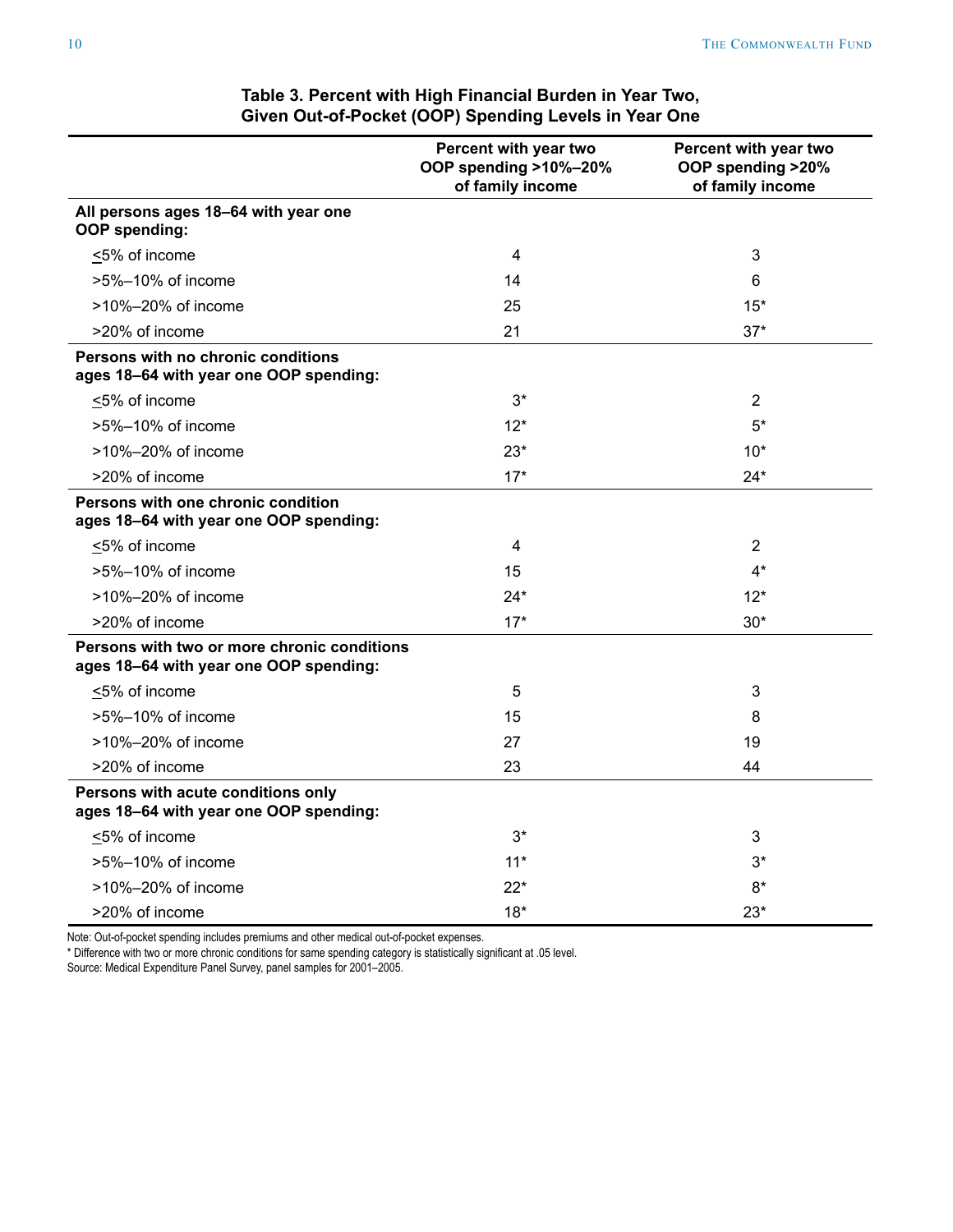<span id="page-10-0"></span>

|                                     | <b>Total</b> | Persons with no<br>high financial burden<br>in either year | <b>Persons with</b><br>high financial burden<br>in one year | <b>Persons with</b><br>high financial burden<br>in both years |
|-------------------------------------|--------------|------------------------------------------------------------|-------------------------------------------------------------|---------------------------------------------------------------|
| <b>Total</b>                        | 100%         | 100%                                                       | 100%                                                        | 100%                                                          |
| <b>Number of chronic conditions</b> |              |                                                            |                                                             |                                                               |
| $\pmb{0}$                           | $36*$        | $39*$                                                      | $29*$                                                       | 17                                                            |
| 1                                   | $26*$        | $27*$                                                      | $25*$                                                       | 19                                                            |
| $\overline{2}$                      | 16           | 15                                                         | 17                                                          | 17                                                            |
| 3 or more                           | $22*$        | $18*$                                                      | $29*$                                                       | 47                                                            |
| Age                                 |              |                                                            |                                                             |                                                               |
| $18 - 34$                           | $37*$        | $39*$                                                      | $35*$                                                       | 22                                                            |
| $35 - 44$                           | $25*$        | $26*$                                                      | $23*$                                                       | 19                                                            |
| $45 - 64$                           | $38*$        | $35*$                                                      | $42*$                                                       | 59                                                            |
| Gender                              |              |                                                            |                                                             |                                                               |
| Male                                | 49*          | $51*$                                                      | $44*$                                                       | 41                                                            |
| Female                              | $51*$        | 49*                                                        | 56*                                                         | 59                                                            |
| <b>Family income</b>                |              |                                                            |                                                             |                                                               |
| <100% of poverty                    | $11*$        | $7^*$                                                      | $19*$                                                       | 23                                                            |
| 100%-199% of poverty                | $16*$        | $14*$                                                      | $20*$                                                       | 26                                                            |
| 200%-399% of poverty                | $32*$        | $31*$                                                      | 35                                                          | 36                                                            |
| 400% of poverty and higher          | 42*          | 48*                                                        | $26*$                                                       | 15                                                            |
| Health insurance coverage           |              |                                                            |                                                             |                                                               |
| Insured 24 months                   | 66*          | 66*                                                        | $62*$                                                       | 70                                                            |
| Insured 12-23 months                | 14           | 14                                                         | $18*$                                                       | 13                                                            |
| Insured 1-11 months                 | 7            | 7                                                          | $9*$                                                        | $\overline{7}$                                                |
| Insured 0 months                    | $12*$        | $13*$                                                      | 11                                                          | 10                                                            |

| Table 4. Characteristics of Persons Ages 18–64 with High Financial Burdens (>10% of income) |  |  |  |
|---------------------------------------------------------------------------------------------|--|--|--|
|---------------------------------------------------------------------------------------------|--|--|--|

\* Difference with persons with high financial burden in both years is statistically significant at .05 level.

Source: Medical Expenditure Panel Survey, panel samples for 2001–2005.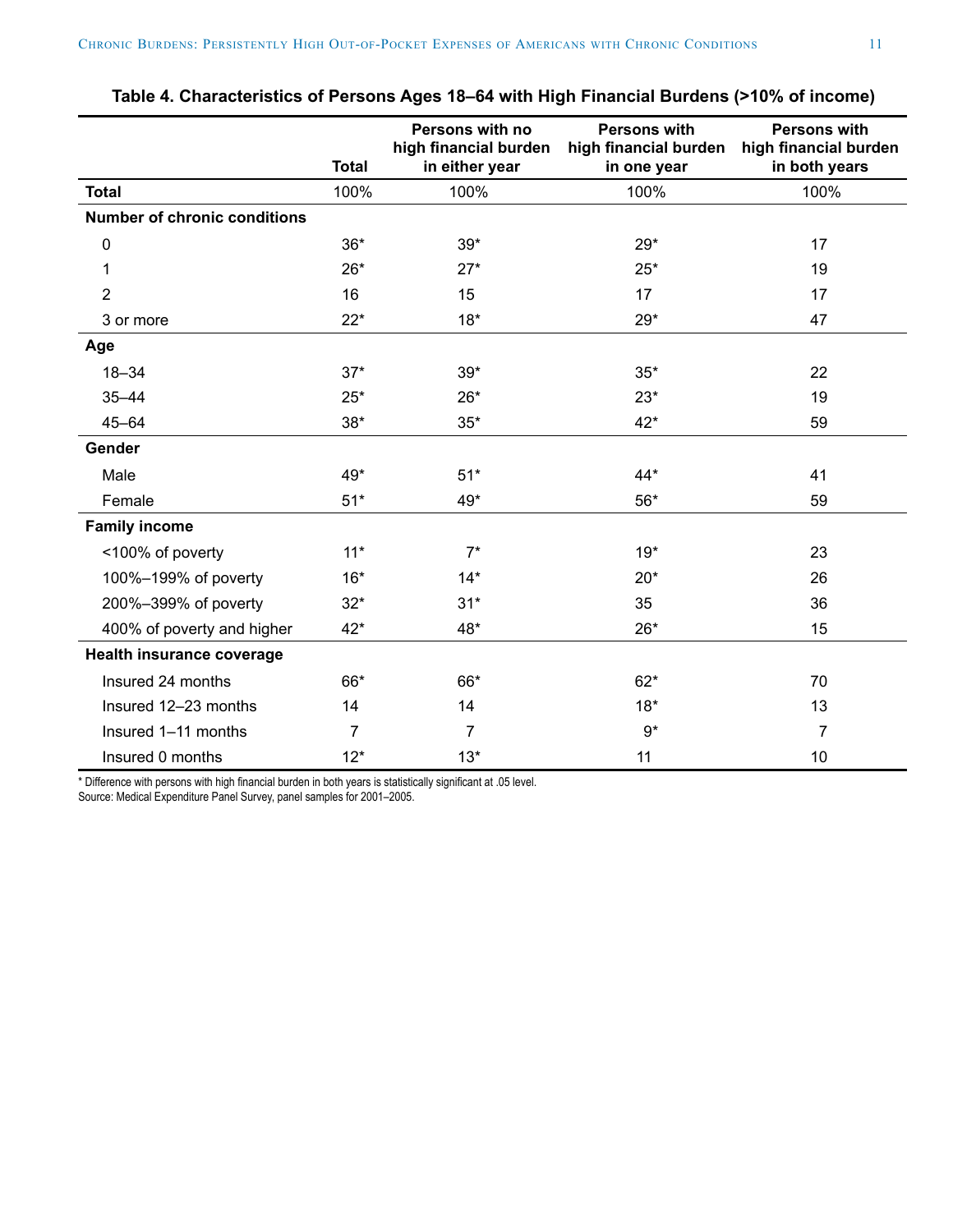| $\frac{1}{2}$         |
|-----------------------|
| J                     |
|                       |
|                       |
|                       |
|                       |
|                       |
|                       |
|                       |
|                       |
| 150<br>  150<br>  151 |
|                       |
|                       |
|                       |
|                       |
|                       |
|                       |
|                       |
| $\ddot{\phantom{0}}$  |
| i aco V ou li         |
|                       |
|                       |
| りょこ るまし               |
|                       |
|                       |
|                       |
| ここく                   |
|                       |
| )                     |
|                       |
|                       |
|                       |
|                       |
|                       |
|                       |
|                       |
| $\vdots$              |
|                       |
|                       |
| ļ                     |
|                       |
|                       |
|                       |
|                       |
|                       |
|                       |
|                       |
|                       |
| )<br>5)<br>5)         |
|                       |
|                       |
|                       |
|                       |
| .<br>(<br>(           |
|                       |
|                       |
|                       |
|                       |
|                       |
| ີຣ ar                 |
|                       |
|                       |
|                       |
|                       |
|                       |
|                       |
|                       |
|                       |
|                       |
|                       |
|                       |
|                       |
|                       |
|                       |
|                       |
|                       |
|                       |
|                       |
|                       |
|                       |
|                       |
|                       |
|                       |

|                                                                                                                                                                                                                                                                                     | Table 5. Total Personal Expenditures and Source of Pocket Spending over a Two-Year Period, Persons Ages 18–64 |                                 |                                         |                                                |                             |                                                  |                            |
|-------------------------------------------------------------------------------------------------------------------------------------------------------------------------------------------------------------------------------------------------------------------------------------|---------------------------------------------------------------------------------------------------------------|---------------------------------|-----------------------------------------|------------------------------------------------|-----------------------------|--------------------------------------------------|----------------------------|
|                                                                                                                                                                                                                                                                                     |                                                                                                               |                                 |                                         | Out-of-pocket expenditures, excluding premiums |                             |                                                  |                            |
|                                                                                                                                                                                                                                                                                     |                                                                                                               |                                 |                                         | Hospital                                       |                             |                                                  |                            |
|                                                                                                                                                                                                                                                                                     | including premiums<br>Total expenditures,<br>$\widehat{\mathbf{e}}$                                           | Total<br>$\widehat{\mathbf{e}}$ | Office-based<br>visits<br>$\mathcal{S}$ | & ER visits<br>outpatient<br>રી                | inpatient<br>Hospital<br>ි) | Prescription<br>drugs<br>$\widehat{\mathcal{E}}$ | Other<br>$\mathcal{S}$     |
| No chronic conditions                                                                                                                                                                                                                                                               | \$1,770                                                                                                       | \$411                           | 30*                                     |                                                | N                           | $\frac{1}{2}$                                    | ₫°                         |
| High burden neither year<br>one nor year two                                                                                                                                                                                                                                        | \$1,562                                                                                                       | 329                             | $30*$                                   | ဖ                                              | ័                           | $\frac{1}{2}$                                    | $\ddot{Q}^*$               |
| Either year one or year two                                                                                                                                                                                                                                                         | \$2,615                                                                                                       | 775                             | $\zeta^*$                               | ∞                                              |                             | $\frac{1}{2}$                                    | $\stackrel{*}{\downarrow}$ |
| Both year one and year two                                                                                                                                                                                                                                                          | \$3,207                                                                                                       | 880                             | $32*$                                   |                                                |                             | $20*$                                            | အိ                         |
| One chronic condition                                                                                                                                                                                                                                                               | \$3,609                                                                                                       | 861                             | $27*$                                   | ဖ                                              | $\mathsf{\alpha}$           | $35*$                                            | ż9*                        |
| High burden neither year<br>one nor year two                                                                                                                                                                                                                                        | \$3,239                                                                                                       | 672                             | $\rm \overset{*}{\approx}$              | ဖ                                              | $\sim$                      | $35*$                                            | \$Č                        |
| Either year one or year two                                                                                                                                                                                                                                                         | \$4,590                                                                                                       | 1,419                           | 24                                      | စံ                                             |                             | $36*$                                            | $28^*$                     |
| Both year one and year two                                                                                                                                                                                                                                                          | \$5,858                                                                                                       | 1,846                           | $26*$                                   | စံ                                             |                             | $36*$                                            | $27^{*}$                   |
| chronic conditions<br>Two or more                                                                                                                                                                                                                                                   | \$10,418                                                                                                      | 1,999                           | 23                                      | LΩ                                             | $\scriptstyle\mathtt{N}$    | $\frac{1}{4}$                                    | 24                         |
| High burden neither year<br>one nor year two                                                                                                                                                                                                                                        | \$8,128                                                                                                       | 1,328                           | 24                                      | LO                                             | Ν                           | $\overline{4}$                                   | 22                         |
| Either year one or year two                                                                                                                                                                                                                                                         | \$12,241                                                                                                      | 2,555                           | 22                                      |                                                | ო                           | 50                                               | စ္                         |
| Both year one and year two                                                                                                                                                                                                                                                          | \$19,013                                                                                                      | 4,482                           | <u>ဝှ</u>                               | ဖ                                              | ო                           | 55                                               | $\overset{\circ}{\tau}$    |
| * Difference with comparable group for persons with two or more chronic conditions is statistically significant at .05 level<br>High burden defined as out-of-pocket expenditures exceeding 10% of family<br>Source: Medical Expenditure Panel Survey, panel samples for 2001-2005. | income.                                                                                                       |                                 |                                         |                                                |                             |                                                  |                            |

<span id="page-11-0"></span>12 THE COMMONWEALTH FUND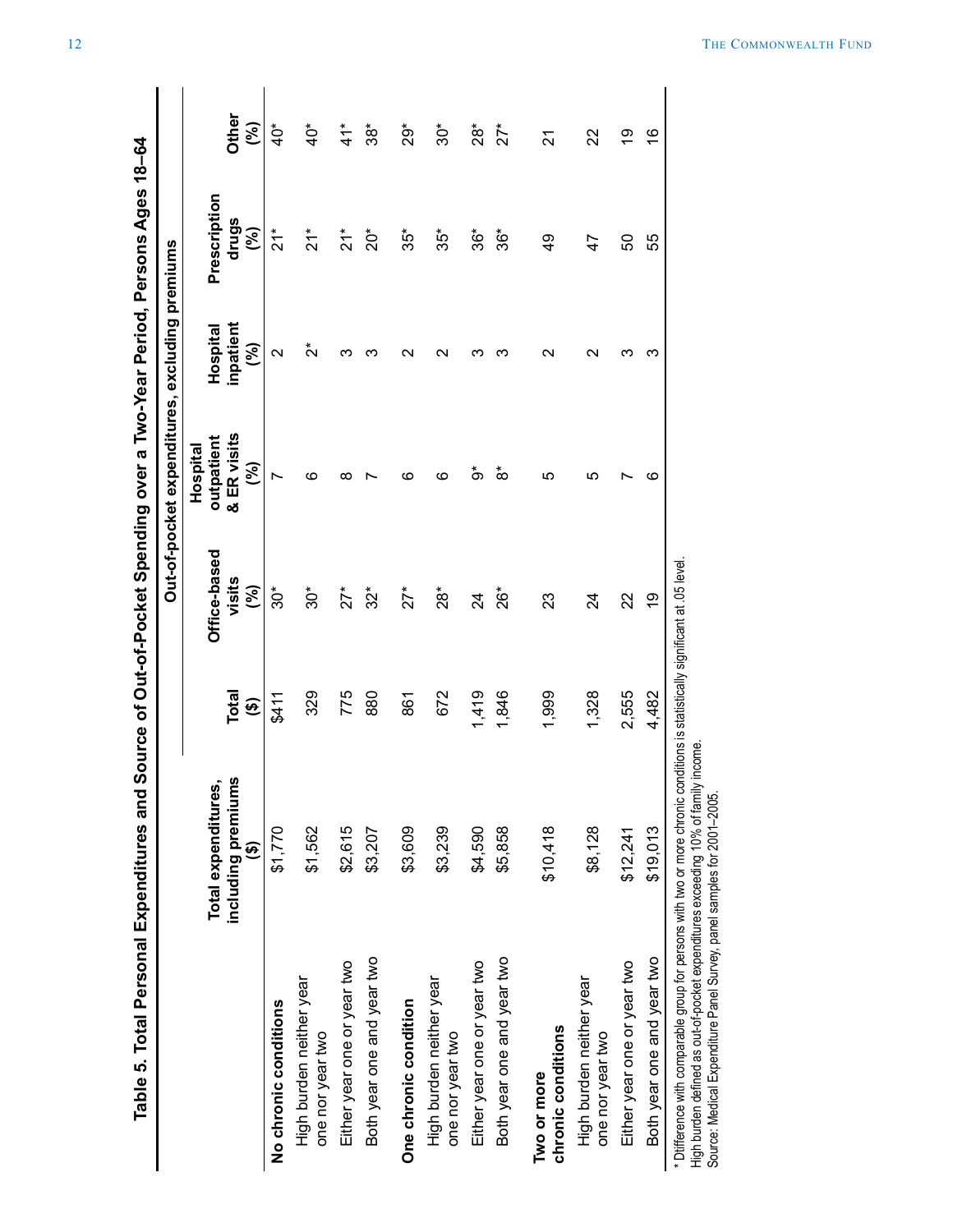#### **METHODOLOGY**

## **Data Source**

Data for this study are drawn from the Medical Expenditure Panel Survey (MEPS) for 2001 to 2005. MEPS, which is sponsored by the Agency for Healthcare Research and Quality (AHRQ), provides national estimates of medical care use and expenditures for the U.S. noninstitutionalized population. MEPS is conducted annually and includes two-year panel samples that allow for estimates of medical care use and expenditures annually as well as for a two-year period. This study includes two-year panel samples for 2001–02, 2002–03, 2003–04, and 2004–05, the last of which is the latest sample available. Response rates for the panels range from 62 percent to 65 percent. The four panels are combined in order to increase the sample size and statistical precision of estimates for persons with chronic conditions.

The analysis includes nonelderly adults ages 18 to 64. Elderly adults age 65 and over are excluded because most are covered by Medicare and because the data for this study precedes implementation of the Medicare Part D prescription drug benefit, which would be expected to have a significant effect on out-of-pocket spending. The combined sample for this analysis includes 39,176 individuals. Members of the panel samples who were not present for the full two-year period are excluded from the analysis (less than 1 percent of the panel sample). These include people who died, were institutionalized, or otherwise became ineligible during the second year of the panel. All estimates are weighted to produce nationally representative estimates of the civilian noninstitutionalized population for the 2001–2005 period. Standard errors are adjusted to account for the complex sample design of the MEPS.

#### **Out-of-Pocket Expenditures**

MEPS obtains out-of-pocket expenditures for both health insurance premiums as well as for all health services received for each sampled person. Out-of-pocket premiums are obtained from survey respondents with private coverage as well as some public coverage. Medicare Part B premiums are simulated for all elderly persons with Medicare coverage based on their income level for that year. If Medicare beneficiaries are also enrolled in Medicaid, then it is assumed that Medicaid pays the Part B premium. All premium amounts are adjusted to reflect the number of months during the year they were enrolled in coverage.

Out-of-pocket expenditures for services are obtained from both survey respondents as well as a supplemental survey of their health care providers. For each service that the respondent received during the year, information was obtained on the total charges, as well as the various sources of payment, including out-of-pocket payments. Services include all outpatient medical provider visits (physician as well as non-physician), hospital-based services (inpatient, outpatient, and emergency departments), prescription drugs, dental care, and other miscellaneous services (e.g., lab services and medical equipment).

#### **Defining High Financial Burden**

High financial burden is defined based on the ratio of total family out-of-pocket spending for insurance premiums and services over family income. Consistent with other studies, financial burden is measured at the family level, since family members typically share financial resources and are likely to be affected by each other's medical costs.<sup>19</sup> Families are defined as individuals residing in the same household and related by blood, marriage, or adoption who are typically eligible for coverage under a private family policy. All results are reported at the person level by assigning the family-level burden measure to each person in the family.

The analysis compares estimates of high financial burden based on spending exceeding 5 percent of family income, 10 percent of income, and 20 percent of income. Those with persistently high financial burdens are defined as persons in families with high financial burdens in both years of the panel.

Additional detail on study methodology is available by e-mailing the author at [pcunningham@hschange.org](mailto:pcunningham@hschange.org).